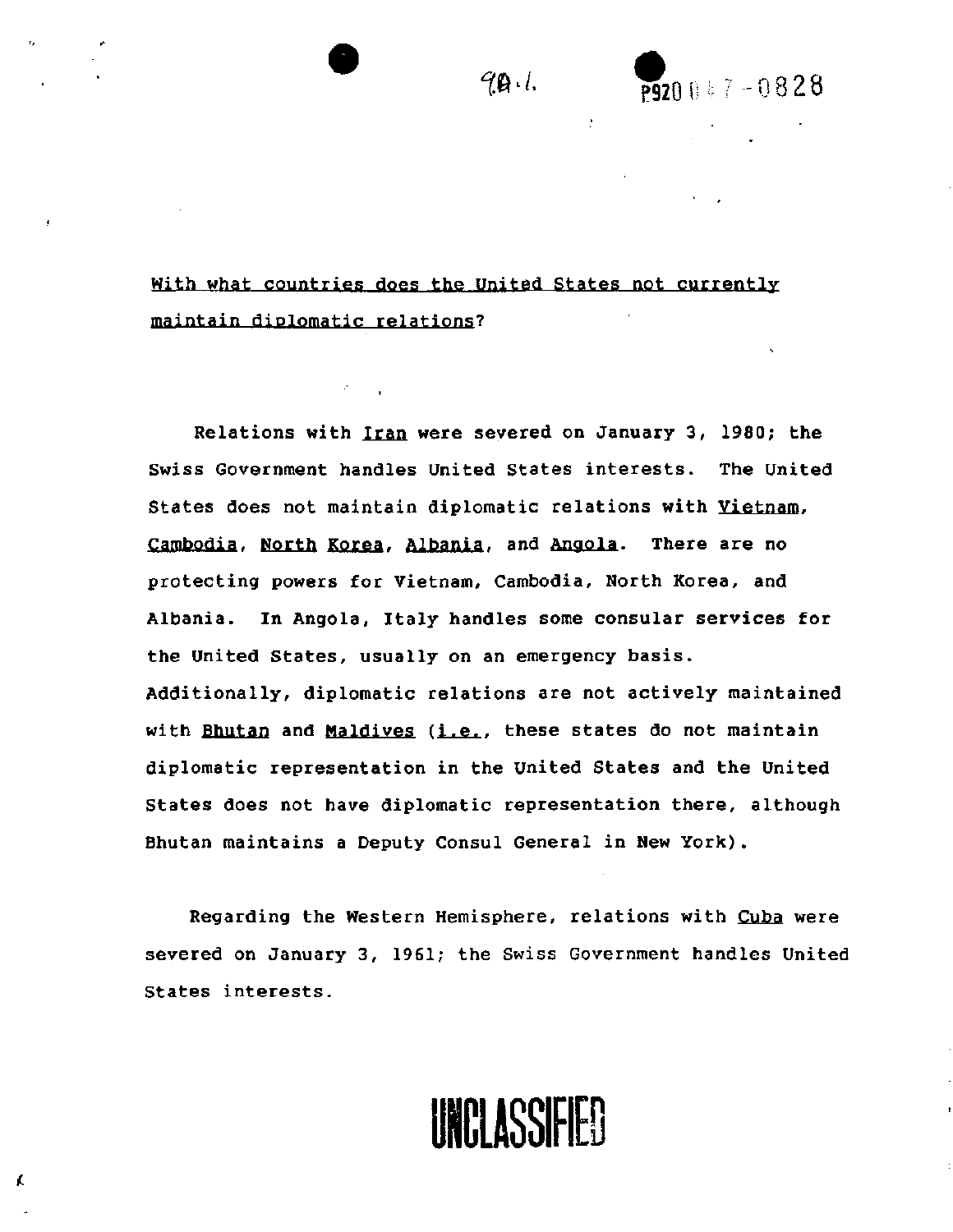The United States maintains diplomatic relations with Afganistan, but U.S. nationals at the American Embassy were evacuated in January 1989. Before American personnel were evacuated, the U.S. Embassy did not conduct normal diplomatic relations with the current Kabul regime. Our limited presence there did not imply acceptance of the regime as the lawful government in Afganistan. Similarly, our acting as guarantor of the political settlement does not imply acceptance of the regime.

Although diplomatic relations with Libya have not been formally severed, in 1981 relations with Libya were reduced to "the lowest level consistent with maintenance of diplomatic relations" (Transcript of State Department Special Briefing, May 6, 1981). No diplomatic missions have been maintained since 1981, and protecting powers have been designated (Belgium for the United States; the United Arab Emirates for Libya).

- 2 -